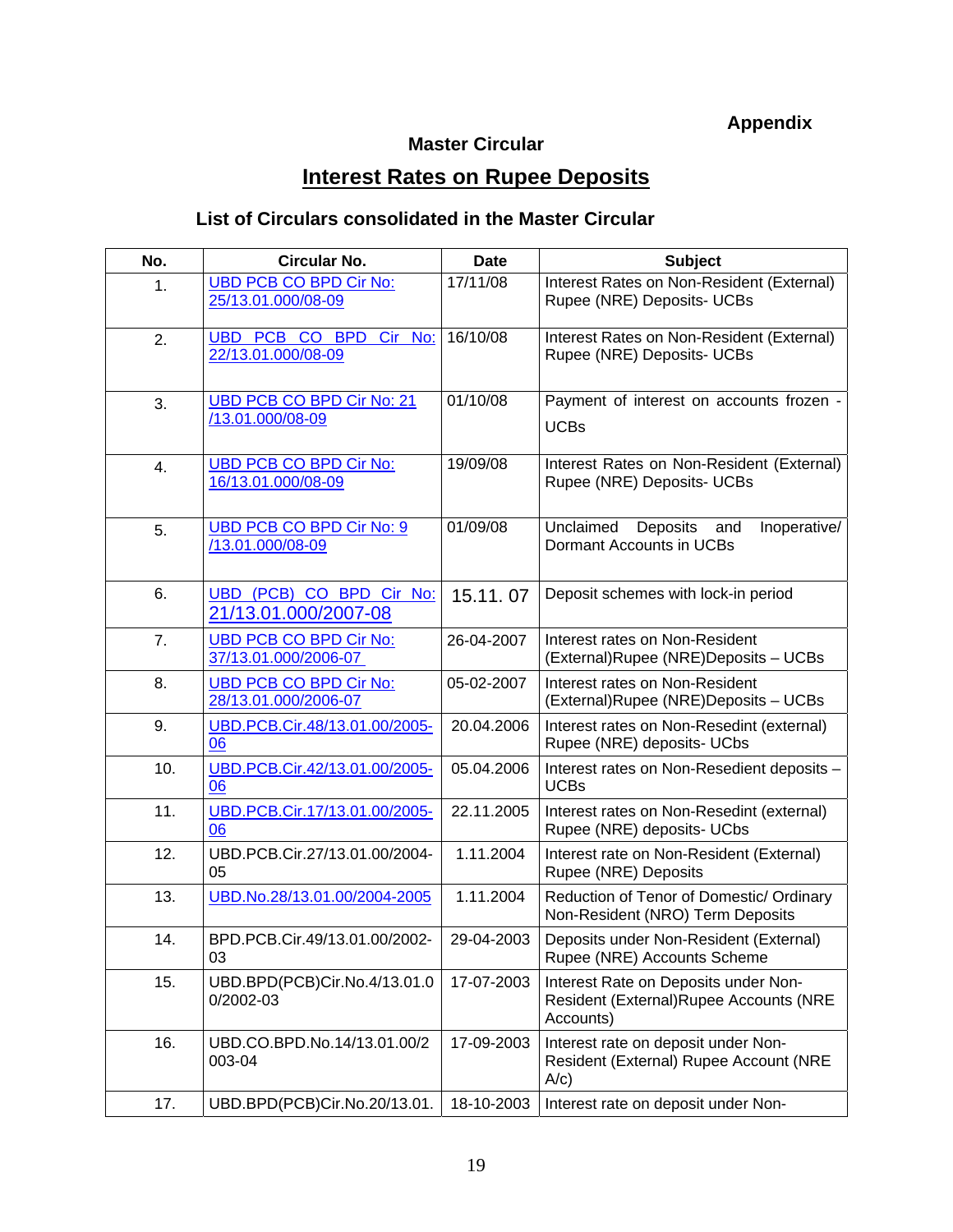|     | 00/2003-04                                  |            | Resident (External)Rupee A/c (NRE A/c)                                                                                  |
|-----|---------------------------------------------|------------|-------------------------------------------------------------------------------------------------------------------------|
| 18. | UBD.BPD(PCB)Cir.No.43/13.01.<br>00/2003-04  | 08-04-2004 | Interest rates on rupee deposits held in<br>domestic, ordinary Non-resident (NRO) &<br>Non-Resident External (NRE) A/cs |
| 19. | UBD.BPD(PCB)Cir.No.46/13.01.<br>00/2003-04  | 17-04-2004 | Interest rates on deposits under Non-<br>Resident (External) Rupee A/c (NRE A/cs)                                       |
| 20. | BPD.PCB.Cir.49/13.01.00/2002-<br>03         | 29-04-2003 | Deposits under Non-Resident (External)<br>Rupee (NRE) Accounts Scheme                                                   |
| 21. | UBD.BPD(PCB)Cir.No.4/13.01.0<br>0/2002-04   | 17-07-2003 | Interest Rate on Deposits under Non-<br>Resident (External) Rupee Accounts (NRE<br>Accounts)                            |
| 22. | UBD.CO.BPD.<br>No.14/13.01.00/2003-04       | 17-09-2003 | Interest rate on deposit under Non-<br>Resident (External) Rupee Account (NRE<br>A/c)                                   |
| 23. | UBD.BPD(PCB)Cir.No.20/13.01.<br>00/2003-04  | 18-10-2003 | Interest rate on deposit under<br>Non-<br>Resident (External) Rupee A/c (NRE A/c)                                       |
| 24. | UBD.BPD(PCB)Cir.No.43/13.01.<br>00/2003-04  | 08-04-2004 | Interest rates on rupee deposits held in<br>domestic, ordinary Non resident (NRO) &<br>Non Resident External (NRE) A/cs |
| 25. | UBD.BPD(PCB)Cir<br>No.46/13.01.00/2003-04   | 17-04-2004 | Interest rates on deposits under Non-<br>Resident (External) Rupee A/c (NRE A/cs)                                       |
| 26. | UBD.PBD.Dir.<br>(PCB)No.42/13.01.00/2000-01 | 25-03-03   | <b>Interest Rates on Deposits</b>                                                                                       |
| 27. | UBD.No.PCB.Dir.10/13.01.00/20<br>$00 - 01$  | 19-04-2001 | <b>Interest Rates on Deposits</b>                                                                                       |
| 28. | UBD.No.DS.Dir.3/13.01.00/2000<br>-01        | 03-01-2001 | <b>Interest Rates on Deposits</b>                                                                                       |
| 29. | UBD.No.DS(PCB)CIR.20/13.01.<br>00/2000-01   | 22-12-2000 | Rate of Interest on Advances against Term<br>Deposits                                                                   |
| 30. | UBD.No.DS.PCB.DIR.10/13.01.<br>00/1999-2000 | 27-04-2000 | Interest Rates on Deposits                                                                                              |
| 31. | UBD.No.DS.PCB.Cir.32/13.01.0<br>0/1999-2000 | 27-04-2000 | Interest Rates on Deposits held under<br>Non-Resident (External) Accounts                                               |
| 32. | UBD.No.DS.PCB.CIR.29/13.01-<br>00/1999-2000 | 01-04-2000 | <b>Interest Rates on Deposits</b>                                                                                       |
| 33. | UBD.DS.PCB-DIR.7/13.01-<br>00/1999-2000     | 01-07-2000 | <b>Interest Rate on Deposits</b>                                                                                        |
| 34. | UBD.DS.2/13.01.00/1999-2000                 | 21-09-1999 | Interest Rates on Deposit                                                                                               |
| 35. | UBD.No.DS.PCB.CIR.9/13.01.0<br>0/1999-2000  | 21-09-1999 | <b>Interest Rates on Deposits</b>                                                                                       |
| 36. | UBD.No.DS.PCB.CIR.59/13.01.<br>00/97-98     | 26-05-1998 | <b>Interest Rate on Deposits</b>                                                                                        |
| 37. | UBD.No.DS.Dir.PCB.14/13.01.0<br>$0/97 - 98$ | 29-04-1998 | <b>Interest Rates on Deposits</b>                                                                                       |
| 38. | UBD.No.DS.PCB.CIR.53/13.01.<br>00/97-98     | 29-04-1998 | Interest Rate on Deposits                                                                                               |
| 39. | UBD.No.DS.PCB.Cir.12/13.01.0                | 21-10-1997 | <b>Interest Rates on Deposits</b>                                                                                       |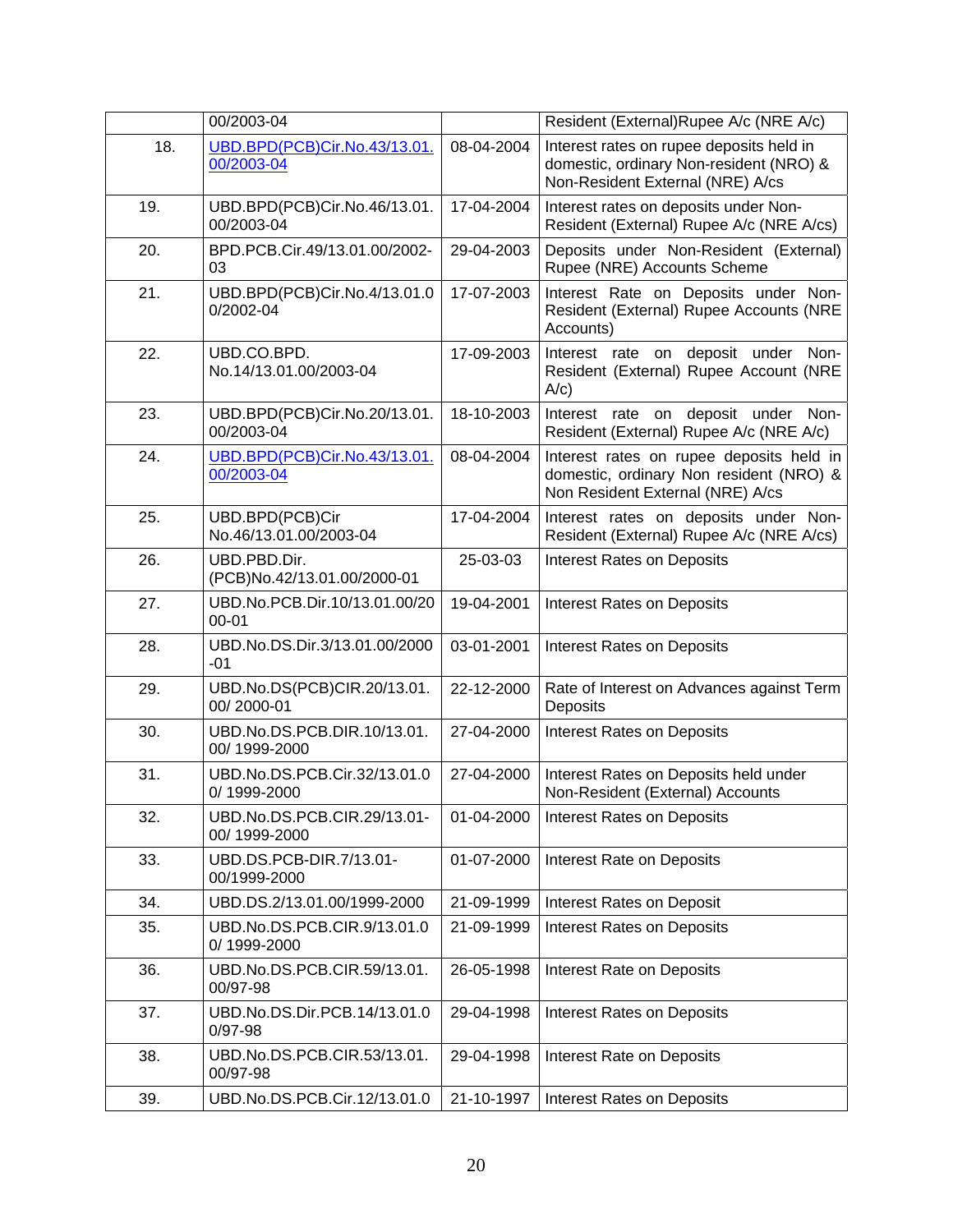|     | $0/97 - 98$                                 |            |                                                                                                    |
|-----|---------------------------------------------|------------|----------------------------------------------------------------------------------------------------|
| 40. | UBD.No.DS.PCB.DIR.5/13.01.0<br>$0/97 - 98$  | 21-10-1997 | <b>Interest Rates on Deposits</b>                                                                  |
| 41. | UBD.No.DS.PCB.DIR.2/13.01.0<br>$0/97 - 98$  | 12-09-1997 | Interest Rates on Deposits under Non-<br>Resident (External) Rupee (NRE)<br><b>Accounts Scheme</b> |
| 42. | UBD.No.DS.CIR.PCB.6/13.01.0<br>0/97/98      | 12-09-1997 | Interest Rates on Deposits under Non-<br>Resident (External) Rupee (NRE)<br><b>Accounts Scheme</b> |
| 43. | UBD.No.DS.PCB.Cir.2/13.01.00/<br>97-98      | 17-07-1997 | <b>Interest Rates on Deposits</b>                                                                  |
| 44. | UBD.No.DS.PCB.DIR.26/13.01.<br>00/96-97     | 25-06-1997 | <b>Interest Rates on Deposits</b>                                                                  |
| 45. | UBD.No.DSP.CB.DIR.27/13.01.<br>00/96-97     | 25-06-1997 | Interest Rates on Deposits under Non-<br>Resident (External) Rupee (NRE)<br><b>Accounts Scheme</b> |
| 46. | UBD.No.DS.PCB.Cir.57/13.01.0<br>$0/96 - 97$ | 25-06-1997 | <b>Interest Rates on Deposits</b>                                                                  |
| 47. | UBD.No.DS.CIR.PCB.58/13.01.<br>00/96-97     | 25-06-1997 | Interest Rates on Deposits Under Non-<br>Resident (External) Rupee (NRE)<br><b>Accounts Scheme</b> |
| 48. | UBD.No.DSP.CB.DIR.27/13.01.<br>00/96-97     | 25-06-1997 | <b>Interest Rates on Deposits</b>                                                                  |
| 49. | UBD.No.DS.PCB.CIR45/13.01.0<br>$0/96 - 97$  | 19-04-1997 | <b>Interest Rates on Deposits-Premature</b><br>withdrawal of term deposit.                         |
| 50. | UBD.No.DS.PCB.DIR.20/13.01.<br>00/96-97     | 15-04-1997 | <b>Interest Rates on Deposits</b>                                                                  |
| 51. | UBD.No.DS(PCB)Dir.21/13.01.0<br>$0/96 - 97$ | 15-04-1997 | <b>Interest Rates on Deposits</b>                                                                  |
| 52. | UBD.No.DS.CIR.PCB.44/13.01.<br>00/96-97     | 15-04-1997 | <b>Interest Rates on Deposits</b>                                                                  |
| 53. | UBD.No.DS.PCB.Cir.21/13.01.0<br>0-96/97     | 19-10-1996 | <b>Interest Rates on Deposits</b>                                                                  |
| 54. | UBD.No.DS.PCB.CIR.18/13.01.<br>00/96-97     | 30-08-1996 | <b>Interest Rates on Deposits</b>                                                                  |
| 55. | UBD.No.DS.DIR.9/13.01.00/96-<br>97          | 30-08-1996 | <b>Interest Rates on Deposits</b>                                                                  |
| 56. | UBD.No.DS.PCB.CIR.16/13.01.<br>00/96-97     | 09-08-1996 | Rate of interest on advances against term<br>deposits                                              |
| 57. | UBD.No.DS.PCB.Cir.2/13.01.00/<br>96-97      | 01-07-1996 | <b>Interest Rates on Deposits</b>                                                                  |
| 58. | UBD.No.DS.PCB.Dir.2/13.01.00/<br>96-97      | 01-07-1996 | <b>Interest Rates on Deposits</b>                                                                  |
| 59. | UBD.No.(PCB.)Dir.25/13.01.00/<br>95-96      | 03-04-1996 | <b>Interest Rates on Deposits</b>                                                                  |
| 60. | UBD.No.DS.CIR.PCB.59/13.01.<br>00/95-96.    | 03-04-1996 | <b>Interest Rates on Deposits</b>                                                                  |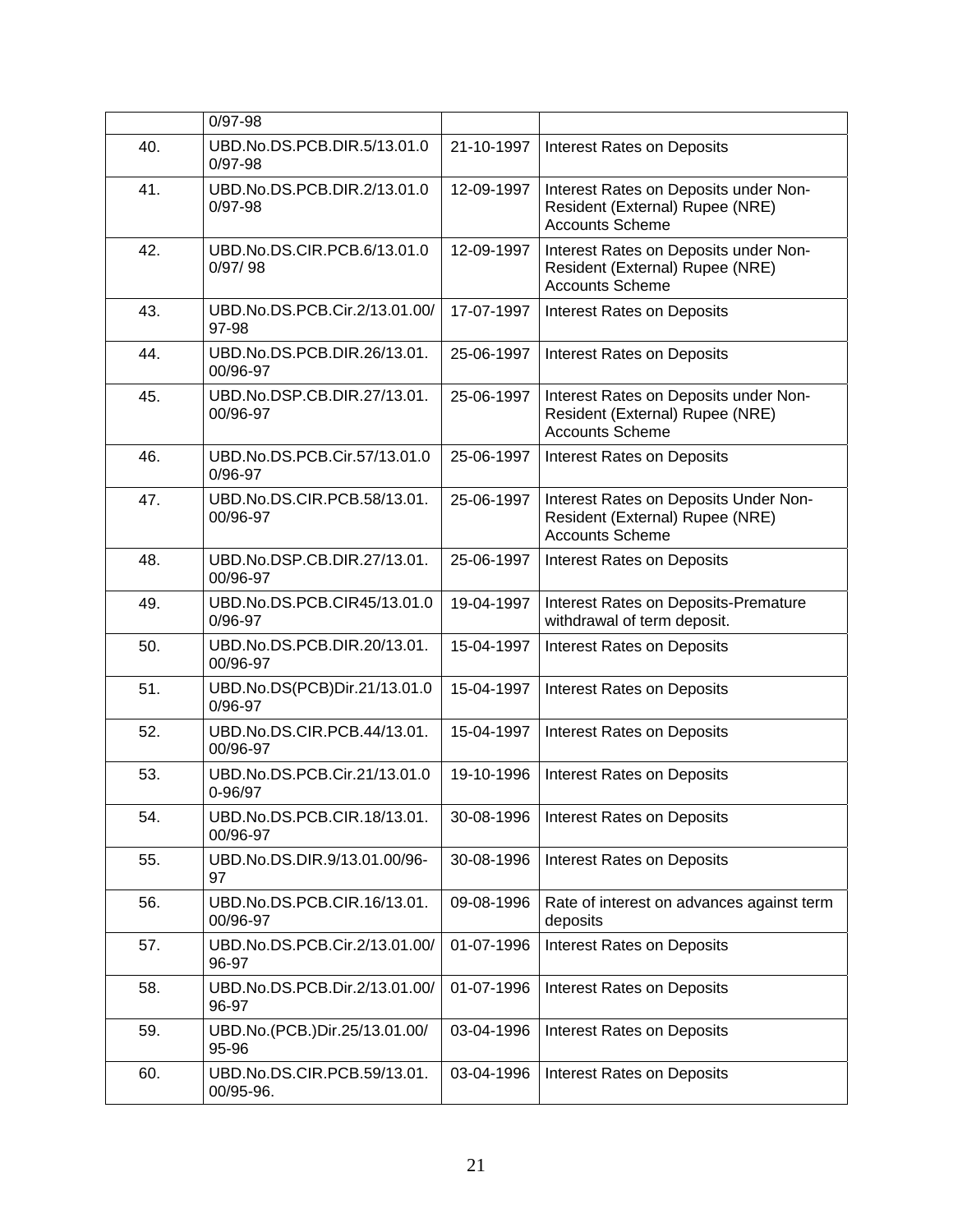| 61. | UBD.No.DS.PCB.DIR.24/13.01.<br>00/95-96            | 30-03-1996 | <b>Interest Rates on Deposits</b>                                                             |
|-----|----------------------------------------------------|------------|-----------------------------------------------------------------------------------------------|
| 62. | UBD.No.DS.PCB.CIR.57/13.01.<br>00/95-96            | 30-03-1996 | <b>Interest Rates on Deposits</b>                                                             |
| 63. | <b>UBD</b><br>No.DS.(PCB.)12/13.01.00/95-96        | 30-10-1995 | <b>Interest Rates on Deposits</b>                                                             |
| 64. | <b>UBD</b><br>No.DS.Cir.PCB.24/13.01.00/95-<br>96. | 30-10-1995 | <b>Interest Rates on Deposits</b>                                                             |
| 65. | UBD.No.DS.(PCB)DIR.10/13.01.<br>00/95-96           | 29-09-1995 | Rate of Interest on advances against term<br>deposits                                         |
| 66. | <b>UBD</b><br>No.DS.Cir.PCB.15/13.01.00/95-<br>96  | 29-09-1995 | <b>Interest Rates on Deposits</b>                                                             |
| 67. | UBD.No.DS.Cir.PCB.17/13.01.0<br>$0/95 - 96.$       | 09-09-1995 | Rate of Interest on Advances against term<br>deposits                                         |
| 68. | UBD No.DS.(PCB.)<br>8/13.01.00/95-96               | 29-09-1995 | <b>Interest Rates on Deposits</b>                                                             |
| 69. | UBD.No.DS.PCB.DIR.17/13.01.<br>00/94-95.           | 06-05-1995 | <b>Interest Rates on Deposits</b>                                                             |
| 70. | UBD.No.DS.(PCB)DIR.13(13.01.<br>00)/94/95          | 17-04-1995 | <b>Interest Rates on Deposits</b>                                                             |
| 71. | UBD.No.DS.CIR.PCB.50(13.01.<br>00)/94-95           | 17-04-1995 | Interest rates on Deposits                                                                    |
| 72. | UBD.No.DS.(PCB.)DIR.10(13.01<br>$.00)/94 - 95$     | 09-02-1995 | <b>Interest Rates on Deposits</b>                                                             |
| 73. | UBD.No.DS.CIR.PCB.42(13.01.<br>00)/94-95           | 09-02-1995 | <b>Interest Rates on Deposits</b>                                                             |
| 74. | UBD.No.DS.CIR.PCB.40/13.01.<br>00/94-95.           | 04-02-1995 | Interest rates on deposits                                                                    |
| 75. | UBD.DS.CIR.PCB.26/13.01.00/9<br>$4 - 95$           | 26-10-1994 | Interest Rates on Deposits - Margin on<br>advances against term deposits                      |
| 76. | UBD.DS.PCB.DIR.7/13.01.00/94<br>$-95$              | 26-10-1994 | <b>Interest Rates on Deposits</b>                                                             |
| 77. | UBD.No.DS.CIR.(PCB)21/(13.01<br>$.00)/94 - 95$     | 17-10-1994 | <b>Interest Rates on Deposits</b>                                                             |
| 78. | UBD.No.DS.CIR.PCB.22/(13.01.<br>00)/94-95          | 17-10-1994 | Interest Rates on Deposits under Non-<br>Resident (External) Rupee Accounts (NRE<br>Accounts) |
| 79. | UBD.No.(PCB)DIR.4/(13.01.00)/<br>94-95             | 17-10-1994 | <b>Interest Rates on Deposits</b>                                                             |
| 80. | UBD.No.DS(PCB)DIR.5/(13.01.0<br>$0$ )/ 94-95       | 17-10-1994 | <b>Interest Rates on Deposits</b>                                                             |
| 81. | UBD.DS.CIR.AD1/13.02.00/94-<br>95                  | 07-07-1994 | Interest rates on deposits                                                                    |
| 82. | UBD.DS.PCB.DIR1/13.01.00/94-<br>95                 | 05-07-1994 | <b>Interest Rates on Deposits</b>                                                             |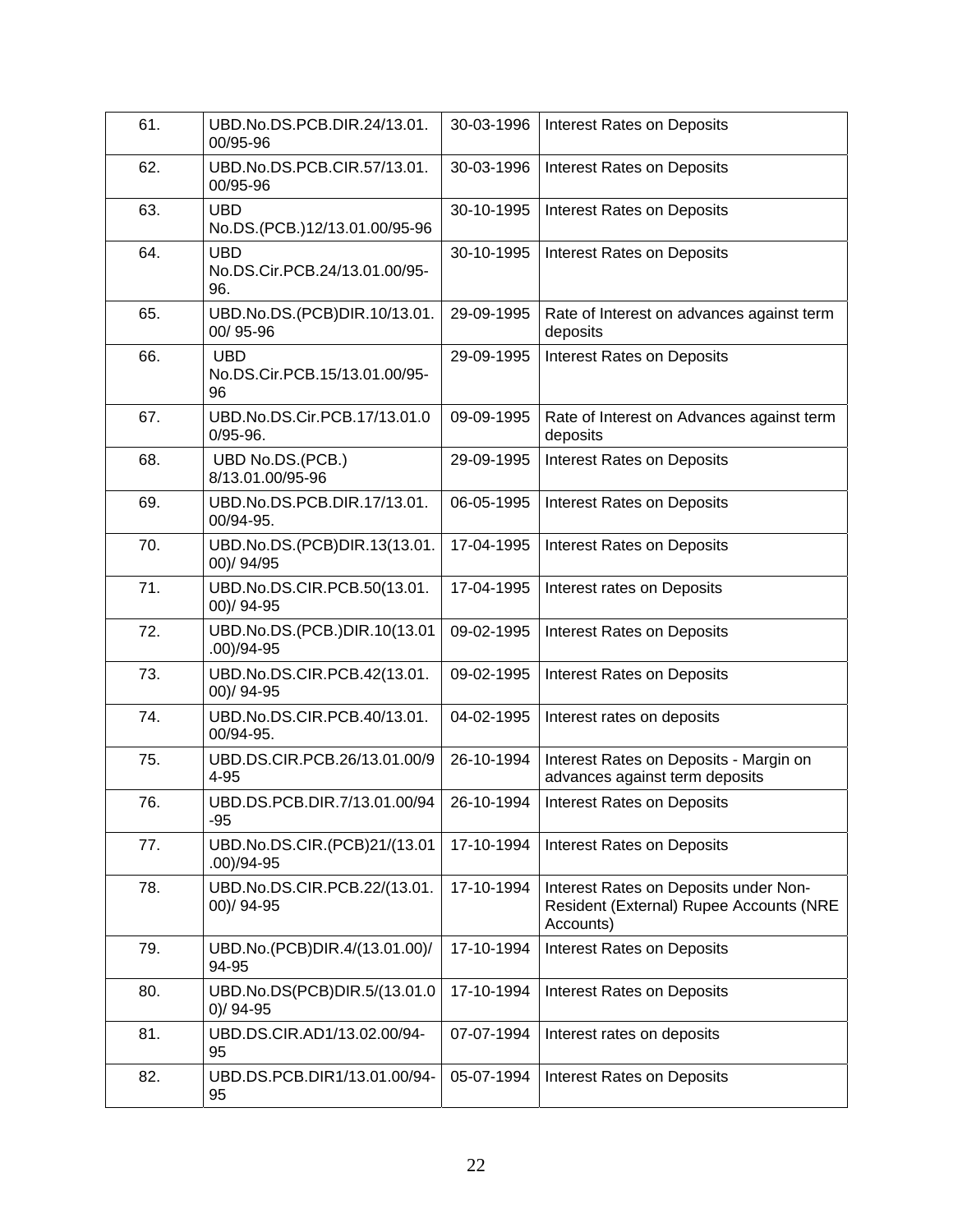| 83.  | UBD.No.PCB.(CIR).83/13-<br>01.00/93-94     | 16-06-1994       | Calculation of interest on savings bank<br>accounts - Determining the monthly<br>product                                      |
|------|--------------------------------------------|------------------|-------------------------------------------------------------------------------------------------------------------------------|
| 84.  | UBD.No.(PCB)Cir.70/(13.01.00)/<br>93-94    | 14-05-1994       | <b>Interest Rates on Deposits</b>                                                                                             |
| 85.  | UBD.No.(PCB)DIR.3/(13.01.00)/<br>93-94     | 14-05-1994       | Deposits under Non-Resident (External)<br>Rupee Accounts (NRE Accounts) Scheme                                                |
| 86.  | UBD.No.(PCB)Cir.58/13.01.00/9<br>$3 - 94$  | 16-02-1994       | Interest Rates on Deposits - Premature<br>with-drawal                                                                         |
| 87.  | UBD.No.(PCB)Cir.54/13.01.00/9<br>$3 - 94$  | 08-02-1994       | Premature withdrawal of term deposit<br>before the minimum period - Rate of<br>Interest on advance granted against<br>deposit |
| 88.  | UBD.No.(PCB)DC.24/(13.01.00)<br>/93-94     | 11-10-1993       | <b>Interest Rates on Deposits</b>                                                                                             |
| 89.  | UBD.No.(PCB)DC.25/(13.01.00)<br>$/93 - 94$ | pr11-10-<br>1993 | <b>Interest Rates on Deposits</b>                                                                                             |
| 90.  | UBD.No.(PCB)15/DC(13.01.00)-<br>93/94      | 01-09-1993       | <b>Interest Rates on Deposits</b>                                                                                             |
| 91.  | UBD.No.(PCB)DC.16/(13.01.00)<br>$/93 - 94$ | 01-09-1993       | <b>Interest Rates on Deposits</b>                                                                                             |
| 92.  | UBD.No.(PCB)9/(13.01.00)/93-<br>94         | 04-08-1993       | Premature withdrawal of term deposit for a<br>period of 46 days - Rate of Interest on<br>advance granted against deposit      |
| 93.  | UBD.No.(PCB)91/DC(13.01.00)<br>92-93       | 23-06-1993       | <b>Interest Rates on Deposits</b>                                                                                             |
| 94.  | UBD.No.(PCB)92/DC.V.1(B)/92-<br>93         | 23-06-1993       | <b>Interest Rates on Deposits</b>                                                                                             |
| 95.  | UBD.(PCB)78/DC.V.1(B)/92-93                | 26-05-1993       | Interest rates on deposits Premature<br>withdrawal                                                                            |
| 96.  | UBD.(PCB)68/DC.V.1(B)/92-93                | 15-05-1993       | Interest rates on deposits                                                                                                    |
| 97.  | UBD.(PCB)69/DC.V.1(B)/92-93                | 15-05-1993       | Interest rates on deposits - acceptance of<br>deposits for longer period                                                      |
| 98.  | UBD.No.(PCB)56A/DC.V.1(B)/9<br>$2 - 93$    | 07-04-1993       | <b>Interest Rates on Deposits</b>                                                                                             |
| 99.  | UBD.No.(PCB)57/DC.V.1(B)/92-<br>93         | 07-04-1993       | Interest Rates on Deposits held under<br>Non-Resident (External) Rupee Accounts                                               |
| 100. | UBD.No.(SUC)104/DC.V.1(B)/9<br>$2 - 93$    | 13-03-1993       | Interest rates on deposits                                                                                                    |
| 101. | UBD.No.(PCB)50/DC.V.1(B)/92-<br>93         | 27-02-1993       | <b>Interest Rates on Deposits</b>                                                                                             |
| 102. | UBD.No.(PCB)51/DC.V.1(B)/92-<br>93         | 27-02-1993       | <b>Interest Rates on Deposits</b>                                                                                             |
| 103. | UBD.(DC)36/V.1/92-93 28                    | 28-01-1993       | Directive on Interest rates on Deposits -<br>Permissible Value of Gift                                                        |
| 104. | UBD No.(PCB)24/DC.V.1/92-93                | 08-10-1992       | <b>Interest Rates on Deposits</b>                                                                                             |
| 105. | UBD.No.(PCB)23/DC.V.1/92-93                | 08-10-1992       | Deposits [other than Foreign Currency                                                                                         |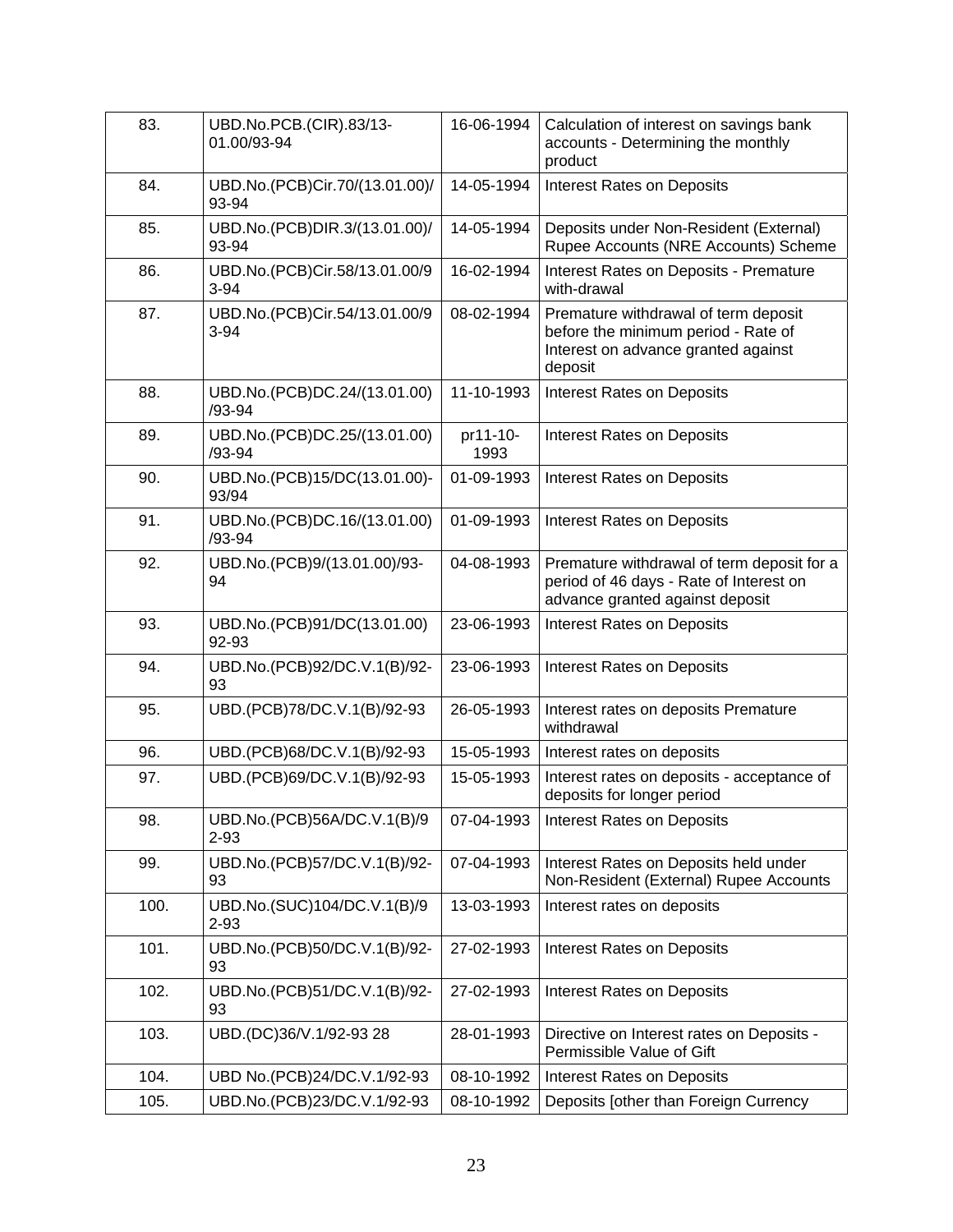|      |                                   |            | (Non-Resident) Accounts and Non-<br>Resident (External) Rupee Accounts]                                                    |
|------|-----------------------------------|------------|----------------------------------------------------------------------------------------------------------------------------|
| 106. | UBD.(PCB)15/DC.V.1-92/93          | 18-09-1992 | Premature withdrawal of term deposit for a<br>period of 46 days - Rate of interest on<br>advance granted against deposit   |
| 107. | UBD.(UAF)1/DC(V.1)-92/93          | 24-07-1992 | Interest rate on Savings deposits -<br>increase from 5% p.a. to 6%<br>p.a.W.E.F.24.4.1992                                  |
| 108. | UBD.No.(PCB)70/DC.V.1-91/92       | 23-04-1992 | <b>Interest Rates on Deposits</b>                                                                                          |
| 109. | UBD.PCB.71/DC.V.1-91/92           | 23-04-1992 | <b>Interest Rates on Deposits</b>                                                                                          |
| 110. | UBD.No.(PCB)64/DC.V.1.91/92       | 21-04-1992 | <b>Interest Rates on Deposits</b>                                                                                          |
| 111. | UBD.No.(PCB)65/DC.V.1-91/92       | 21-04-1992 | <b>Interest Rates on Deposits</b>                                                                                          |
| 112. | UBD.(SUC)48/DC/V.1(B)-91/92       | 30-11-1991 | <b>Interest Rates on Deposits</b>                                                                                          |
| 113. | UBD(PCB)24/DC.V-1-91/92           | 08-10-1991 | <b>Interest Rates on Deposits</b>                                                                                          |
| 114. | UBD(PCB)25/DC.V-1-91/92           | 08-10-1991 | Interest Rates on Deposits                                                                                                 |
| 115. | UBD(PCB)19/DC.V-1-91/92           | 20-09-1991 | <b>Interest Rates on Deposits</b>                                                                                          |
| 116. | UBD(PCB)20/DC.V-1-91/92           | 20-09-1991 | Interest Rates on Deposits - Opening of<br>Savings Bank Accounts                                                           |
| 117. | UBD.No(RO)6/DC(V.1)-91/92         | 17-09-1991 | Interest Rates on Deposits - Payment of<br>Interest on Term Deposits                                                       |
| 118. | UBD(PCB)1.DC.V.1-91/92            | 22-07-1991 | <b>Interest Rates on Deposits</b>                                                                                          |
| 119. | UBD(PCB)2/DC.V-1-91/92            | 22-07-1991 | <b>Interest Rates on Deposits</b>                                                                                          |
| 120. | UBD.PCB.76/DC-V-1-90/91           | 26-04-1991 | <b>Interest Rates on Deposits - Premature</b><br>Withdrawal of Term Deposits - Method and<br>Rate for Calculating Interest |
| 121. | UBD.No(PCB)64/DC-V-1-90/91        | 12-04-1991 | <b>Interest Rates on Deposits</b>                                                                                          |
| 122. | UBD.No(PCB)65/DC-V-1-90/91        | 12-04-1991 | Interest Rates on Deposits                                                                                                 |
| 123. | UBD.No(PCB)67/DC(V.1)90/91        | 12-04-1991 | <b>Interest Rates on Deposits</b>                                                                                          |
| 124. | UBD.No.(PCB)68/DC-V-1-90/91       | 12-04-1991 | Interest Rates on Deposits held under the<br>Non-Resident (External) Rupee Accounts                                        |
| 125. | UBD.No.(PCB)44/DC(V.1)-90/91      |            | <b>Interest Rates on Deposits</b>                                                                                          |
| 126. | UBD.(PCB)34/DC.V-1-90/91          | 16-01-1991 | <b>Interest Rates on Deposits</b>                                                                                          |
| 127. | UBD.DC.29/V.1-90/91               | 08-12-1990 | Charging of Penal Interest for the<br>Defaulted Instalments of Recurring<br>Deposits                                       |
| 128. | UBD.No.(PCB)26/DC(V.1)-90/91      | 30-11-1990 | <b>Interest Rates on Deposits</b>                                                                                          |
| 129. | UBD.No(PCB)20/DC(V.1)-90/91       | 15-10-1990 | <b>Interest Rates on Deposits</b>                                                                                          |
| 130. | UBD.(PCB)14/DC.V.1-90/91          | 09-10-1990 | <b>Interest Rates on Deposits</b>                                                                                          |
| 131. | UBD(PCB).15/DC-V-1-90/91          | 09-10-1990 | <b>Interest Rates on Deposits</b>                                                                                          |
| 132. | UBD.(PCB)8/DC.V.1-90/91           | 07-09-1990 | Directives on Interest Rates on Deposits                                                                                   |
| 133. | UBD.(PCB) No.9/DC-V-1-90/91       | 07-09-1990 | Interest Payable on the Deposit Account of<br>Deceased Depositor/s                                                         |
| 134. | UBD.No.PCB.32/DC.V.1(B)-<br>89/90 | 30-04-1990 | <b>Interest Rates on Deposits</b>                                                                                          |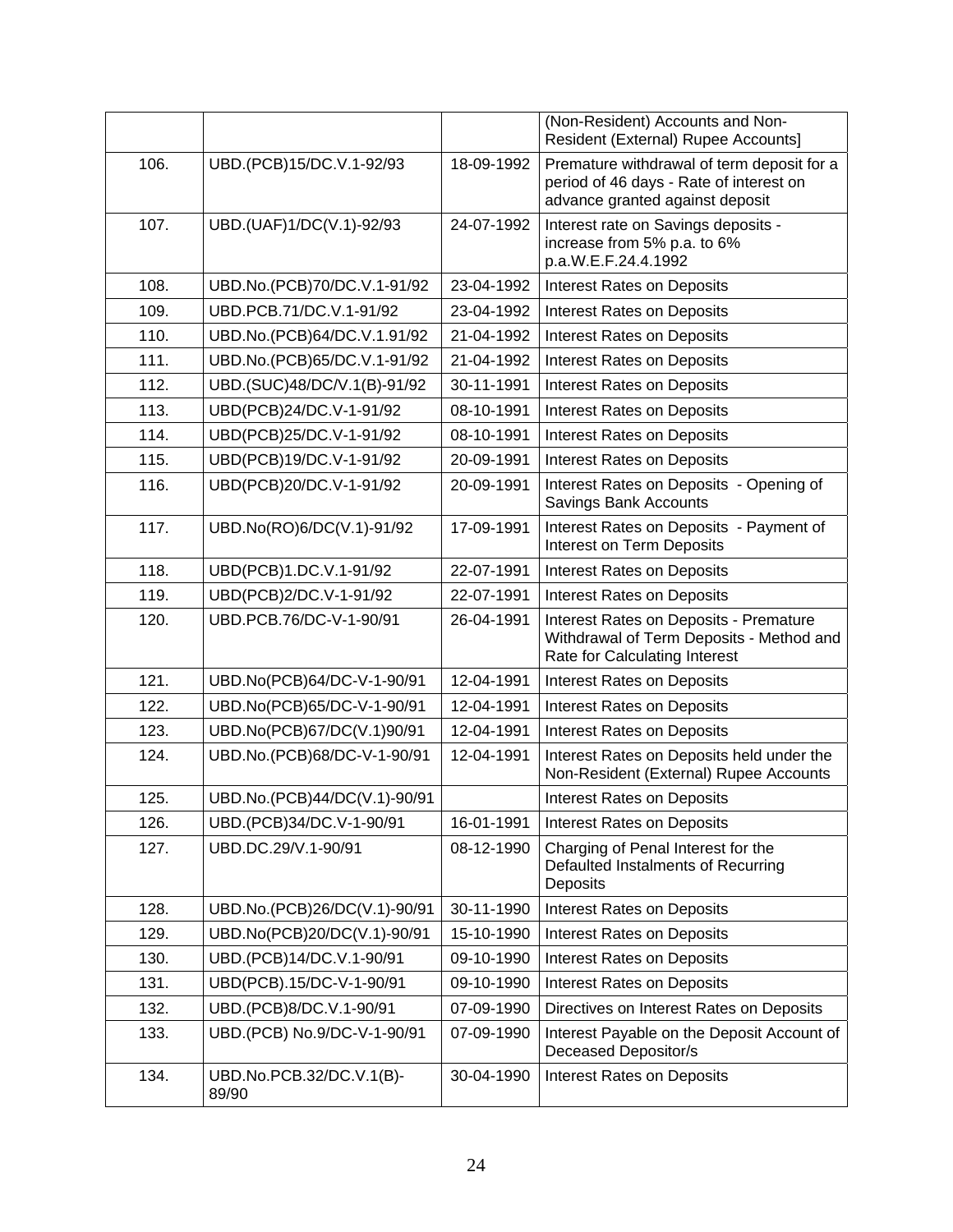| 135. | UBD.(UCB).23/DC(V.1)-89/90        | 12-04-1990 | <b>Interest Rates on Deposits</b>                                                                                                                                                                                                 |
|------|-----------------------------------|------------|-----------------------------------------------------------------------------------------------------------------------------------------------------------------------------------------------------------------------------------|
| 136. | UBD.(UCB)24/DC-(V.1)-89/90        | 12-04-1990 | Interest Rates on Deposits held under the<br>Non-Resident (External) Rupee Accounts                                                                                                                                               |
| 137. | UBD.No.PCB.16/DC.V-1(B)-<br>89/90 | 05-03-1990 | <b>Interest Rates on Deposits</b>                                                                                                                                                                                                 |
| 138. | UBD.DC.49/V.1-89/90               | 13-12-1989 | Method of Calculation of Interest on<br>Premature Withdrawal/Discontinuance of<br>Recurring Deposits and Charging of Penal<br>Interest for the Defaulted Instalments of<br><b>Recurring Deposits</b>                              |
| 139. | UBD.No.DC.31/V.1-89/90            | 09-10-1989 | <b>Interest Rates on Deposits</b>                                                                                                                                                                                                 |
| 140. | UBD.No.DC.32/V.1-89/90            | 09-10-1989 | <b>Interest Rates on Deposits</b>                                                                                                                                                                                                 |
| 141. | UBD.No.DC.9/V.1.89/90             | 31-07-1989 | Interest Rates on Deposits - Payment of<br>Interest on Term Deposits                                                                                                                                                              |
| 142. | UBD.No.DC.101/V.1-88/89           | 27-03-1989 | <b>Interest Rates on Deposits</b>                                                                                                                                                                                                 |
| 143. | UBD.No.DC.102/V.1/88-89           | 27-03-1989 | <b>Interest Rates on Deposits</b>                                                                                                                                                                                                 |
| 144. | UBD.No.DC.12/V.1(B)-88/89         | 30-07-1988 | Directives on Interest Rates on Deposits                                                                                                                                                                                          |
| 145. | UBD.No.DC.104/V-1/87-88           | 02-04-1988 | Interest Rates on Deposits                                                                                                                                                                                                        |
| 146. | UBD.DC.105/V.1-87/88              | 02-04-1988 | <b>Interest Rates on Deposits</b>                                                                                                                                                                                                 |
| 147. | UBD.No.(DC)63/V.1-86/87           | 19-11-1987 | Payment of Interest on Savings Bank<br>Accounts                                                                                                                                                                                   |
| 148. | UBD.No.DC.60/V1.87/88             | 13-11-1987 | Interest Rates on Deposits - Rate of<br>Interest Applicable to Overdue Deposits                                                                                                                                                   |
| 149. | UBD.(DC)46/V.1-87/88              | 10-10-1987 | <b>Interest Rates on Deposits</b>                                                                                                                                                                                                 |
| 150. | UBD.DC.No.7/V.1-87/88             | 06-07-1987 | <b>Interest Rates on Deposits</b>                                                                                                                                                                                                 |
| 151. | UBD.DC.8/V.1-87/88                | 06-07-1987 | <b>Interest Rates on Deposits</b>                                                                                                                                                                                                 |
| 152. | UBD.DC.102/V.1-86/87              | 25-06-1987 | <b>Interest Rates of Deposits</b>                                                                                                                                                                                                 |
| 153. | UBD.DC.103/V.1.86/87              | 25-06-1987 | Interest Rates on Deposits                                                                                                                                                                                                        |
| 154. | UBD.No.(DC)68.V.1.86/87           | 01-04-1987 | <b>Interest Rates on Deposits</b>                                                                                                                                                                                                 |
| 155. | UBD.No.DC.60/V.1-86/87            | 31-03-1987 | <b>Interest Rates on Deposits</b>                                                                                                                                                                                                 |
| 156. | UBD.No.(DC)61/V.1-86/87           | 31-03-1987 | Interest Rates on Deposits                                                                                                                                                                                                        |
| 157. | UBD(DC)57/V.1-85/86               | 19-11-1985 | Margin and Rate of Interest on Loans<br><b>Against Fixed Deposits</b>                                                                                                                                                             |
| 158. | UBD.No.(DC)56/V.1/85-86           | 19-11-1985 | Payment of Interest on Savings Bank<br>Accounts of Government Departments,<br>Semi-Governments, Quasi-Governments<br>and Local Bodies and certain<br>Organisations engaged in Public Utility<br>Services like State Housing Board |
| 159. | UBD.No.(DC)36/V.1-85/86           | 09-10-1985 | <b>Interest Rates on Deposits</b>                                                                                                                                                                                                 |
| 160. | UBD.DC.21/ V.I-85/86              | 02-09-1985 | Directives on Interest Rates on Deposits                                                                                                                                                                                          |
| 161. | UBD.(DC)3408/V.1-84/85            | 25-05-1985 | Non-resident accounts in rupees                                                                                                                                                                                                   |
| 162. | UBD.(DC)3413/V.1-84/85            | 25-05-1985 | Interest rates on deposits                                                                                                                                                                                                        |
| 163. | UBD.(DC)3415/V.1-84/85            | 25-05-1985 | Interest rates on deposits acceptance of                                                                                                                                                                                          |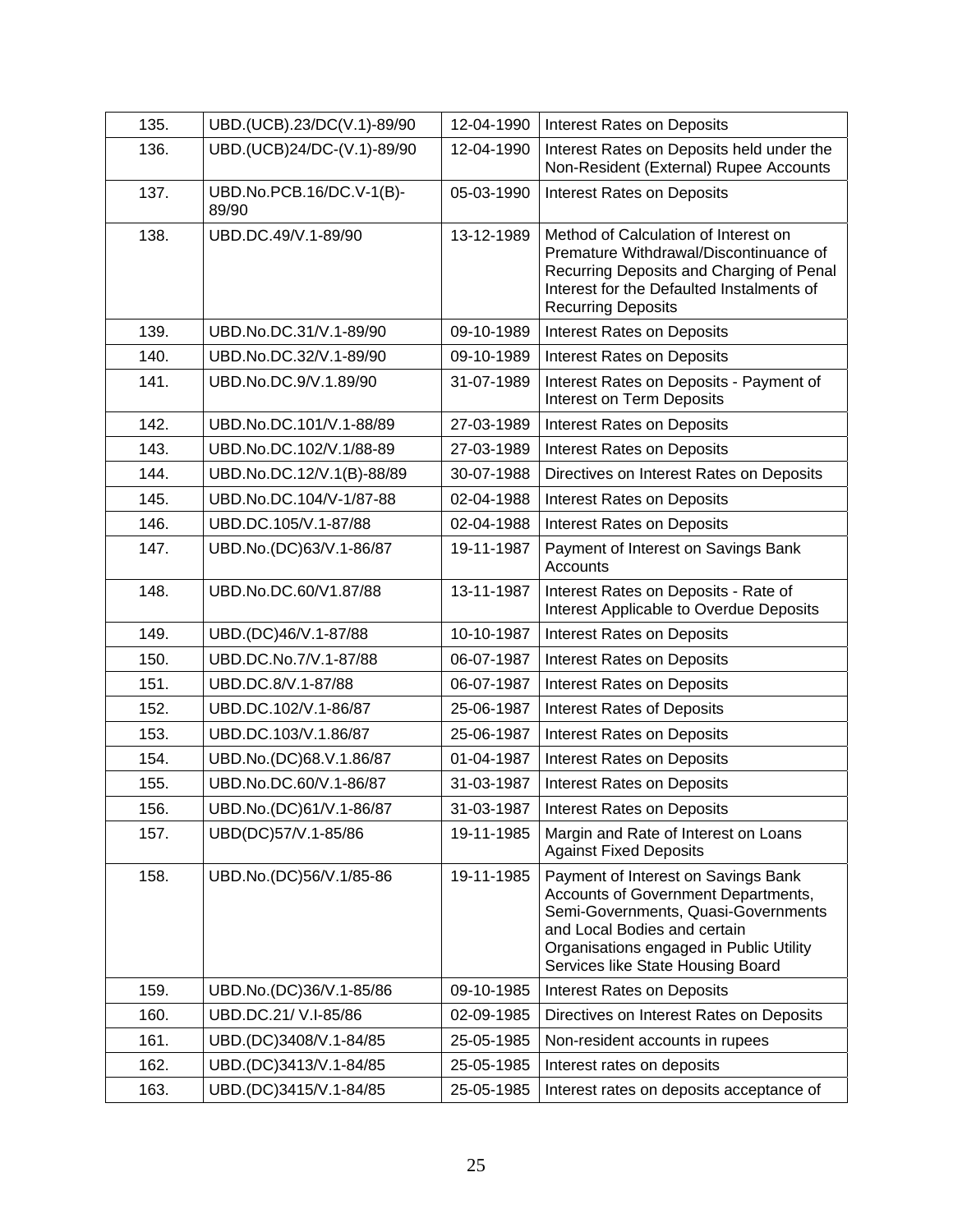|      |                            |            | deposits for periods exceeding 10 years                                                                                                                                                                  |
|------|----------------------------|------------|----------------------------------------------------------------------------------------------------------------------------------------------------------------------------------------------------------|
| 164. | UBD.(DC)3414/V.1-84/85     | 24-05-1985 | Interest rates on deposits                                                                                                                                                                               |
| 165. | UBD(DC)3160/V.1-84/85      | 06-04-1985 | Interest rates on deposits                                                                                                                                                                               |
| 166. | UBD.(DC)3161/V.1-84/85     | 06-04-1985 | Interest rates on deposits                                                                                                                                                                               |
| 167. | UBD.I&L1707/J.1-84/85      | 23-02-1985 | Crediting of interest on deposits accepted<br>under re-investment plan to the deposit<br>accounts                                                                                                        |
| 168. | UBD.(DC)890/V.1-84/85      | 09-01-1985 | Interest rates on deposits payment of<br>interest at savings bank rate on amounts<br>lying in the current account of deceased<br>depositors                                                              |
| 169. | DBOD.UBD(DC)128/V.1-83/84  | 22-07-1983 | Interest rates on deposits                                                                                                                                                                               |
| 170. | DBOD.UBD(DC)1055/V.1-82/83 | 04-02-1983 | Interest rates on deposits                                                                                                                                                                               |
| 171. | DBOD.UBD(DC)464/V.1-82/3   | 26-10-1982 | Interest Rates on Deposits                                                                                                                                                                               |
| 172. | DBOD.UBD(DC)465/V.1-82/3   | 26-10-1982 | <b>Interest Rates on Deposits</b>                                                                                                                                                                        |
| 173. | ACD.ID.(DC).38/V.1-82/83   | 09-07-1982 | Voilations of the directive provisions<br>relating to interest rates on deposits                                                                                                                         |
| 174. | ACD.ID.(DC)2692/V.1-81/82  | 03-06-1982 | Interest rates on deposits payments of<br>interest on savings bank accounts of<br>certain organisations engaged in public<br>utility services like municipal corporations,<br>state housing boards, etc. |
| 175. | ACD.ID.(DC)1882/V.1-81/82  | 01-03-1982 | Interest rates on deposits                                                                                                                                                                               |
| 176. | ACD.ID.(DC)1883/V.1-81/82  | 01-03-1982 | Interest rates on deposits                                                                                                                                                                               |
| 177. | ACD.ID.(DC)1249/V.1-81/82  | 21-12-1981 | Interest rates on deposits                                                                                                                                                                               |
| 178. | ACD.ID.(DC)1251/V.1-81/82  | 21-12-1981 | Interest rates on deposits                                                                                                                                                                               |
| 179. | ACD.ID.(DC)367/V.1-81/82   | 13-08-1981 | Interest rates on deposits renewal of<br>deposits before maturity                                                                                                                                        |
| 180. | ACD.ID.(DC)369/V.1-81/82   | 13-08-1981 | Interest rates on deposits                                                                                                                                                                               |
| 181. | ACD.ID(DC)256/V.1-81/82    | 22-07-1981 | Interest rates on deposits premature<br>withdrawal of deposits                                                                                                                                           |
| 182. | ACD.ID.(DC)2133/V.1-80/81  | 02-03-1981 | <b>Interest Rates on Deposits</b>                                                                                                                                                                        |
| 183. | ACD.ID.(DC)2132/V.1-80/81  | 02-03-1981 | Interest rates on deposits                                                                                                                                                                               |
| 184. | ACD.ID.(DC)2961/V.1-79/80  | 16-05-1980 | Directives on interest rates on deposits                                                                                                                                                                 |
| 185. | ACD.ID.(DC)791/V.1-79/80   | 14-09-1979 | Interest rates on deposits                                                                                                                                                                               |
| 186. | ACD.ID.(DC)790/V.1-79/80   | 13-09-1979 | Interest rates on deposits                                                                                                                                                                               |
| 187. | ACD.ID.(DC)3167/V.1-78/9   | 19-02-1979 | Interest rates on deposits                                                                                                                                                                               |
| 188. | ACD.ID.(DC)1259/V.1-78/9   | 20-11-1978 | Interest rates on deposits covered by<br>declaration under section 54 E of the<br>income tax act, 1961                                                                                                   |
| 189. | ACD.ID.(DC)584/V.1-78/9    | 23-08-1978 | <b>Interest Rates on Deposits</b>                                                                                                                                                                        |
| 190. | ACD.ID.(DC)585/V.1-78/9    | 23-08-1978 | Interest rates on deposits                                                                                                                                                                               |
| 191. | ACD.ID.(DC)9264/V.1-77/8   | 02-06-1978 | Interest rates on deposits payment of<br>interest on monthly basis on fixed deposits                                                                                                                     |